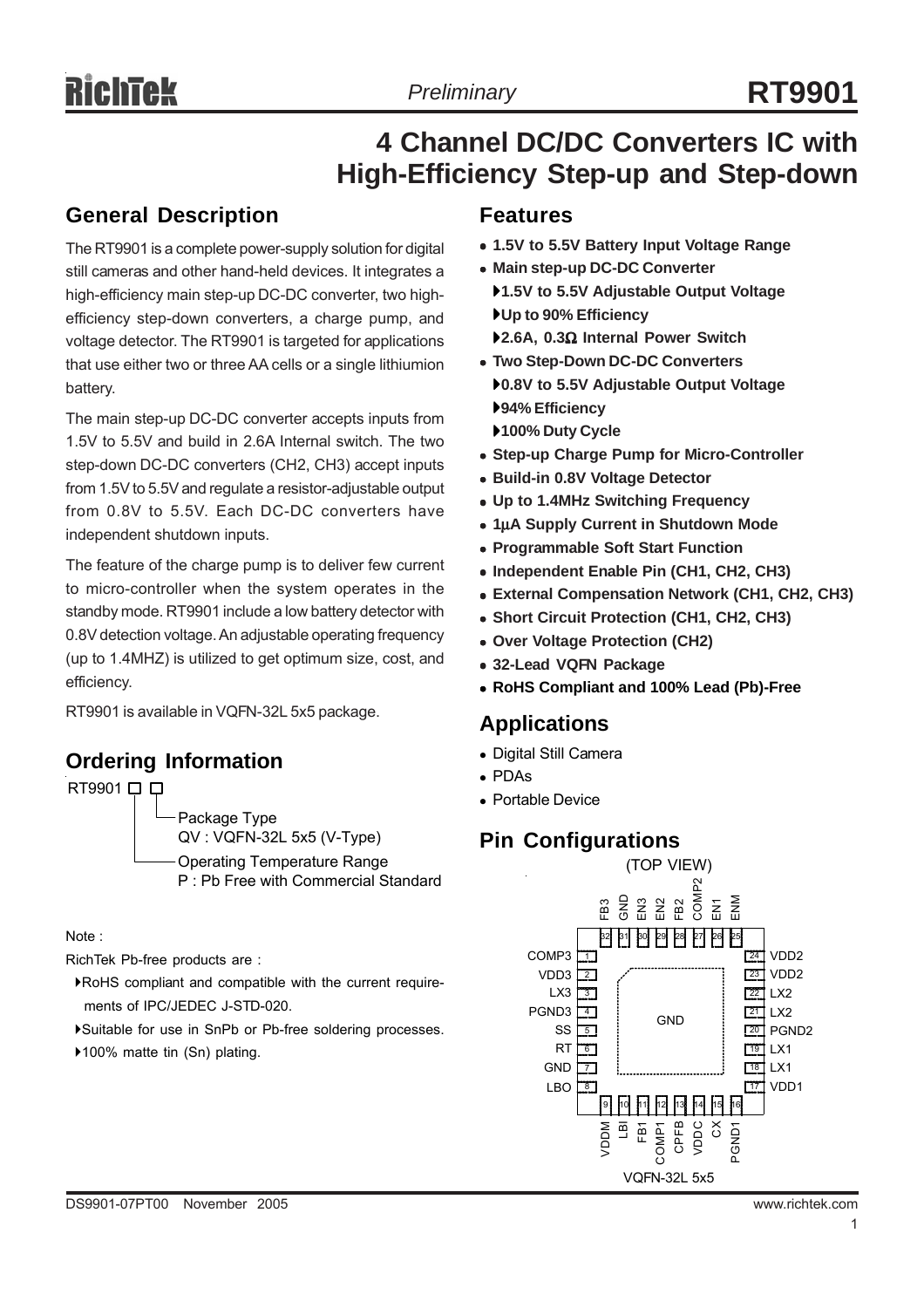# **Typical Application Circuit**

**1-cell Li+ Battery 3.4V to 4.2V**



Figure 1. Typical Application Circuit from 1-cell Li+ Battery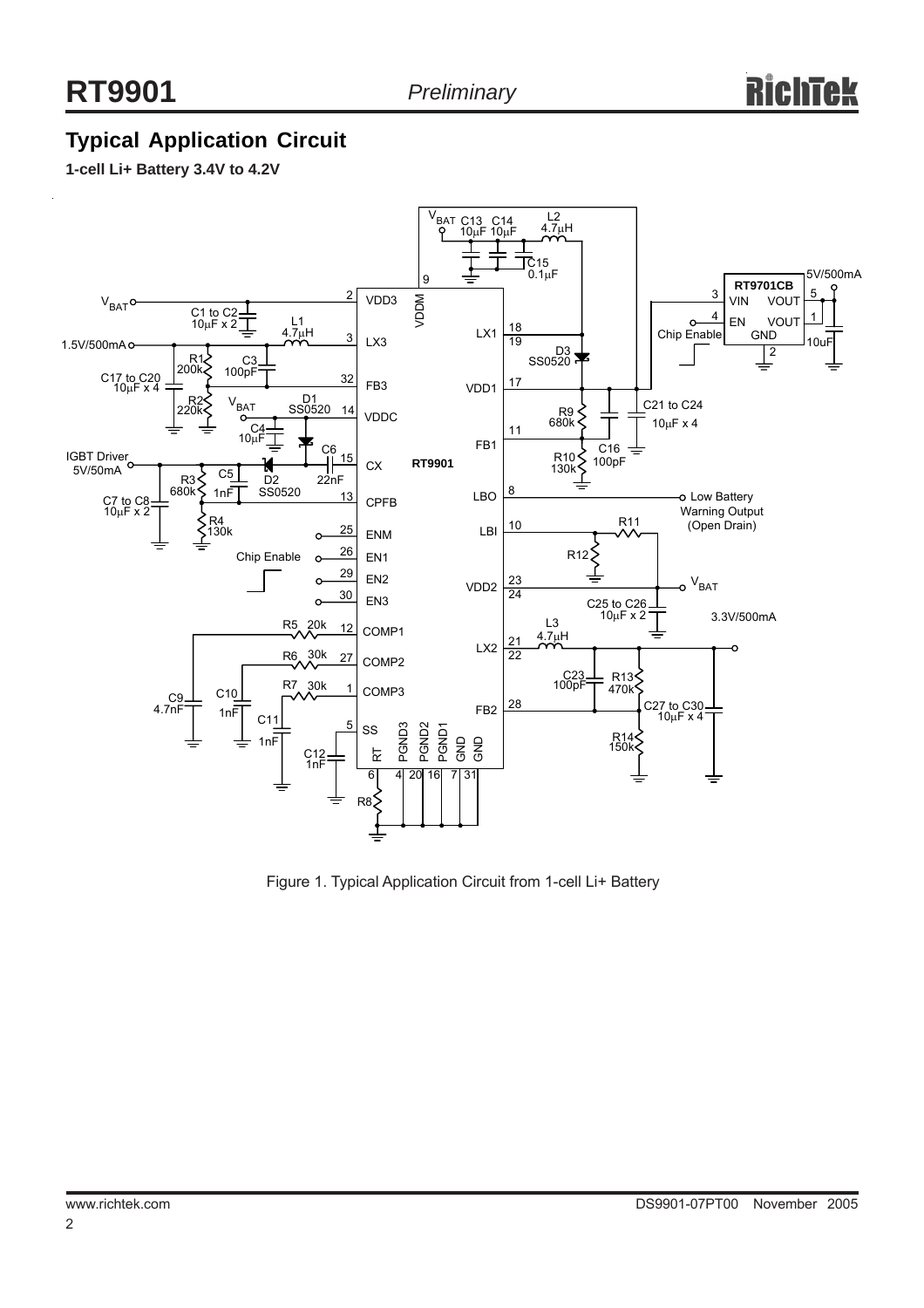#### **2-AA Battery 2.0V to 3.4V**



Figure 2. Typical Application Circuit from 2-AA Battery Supply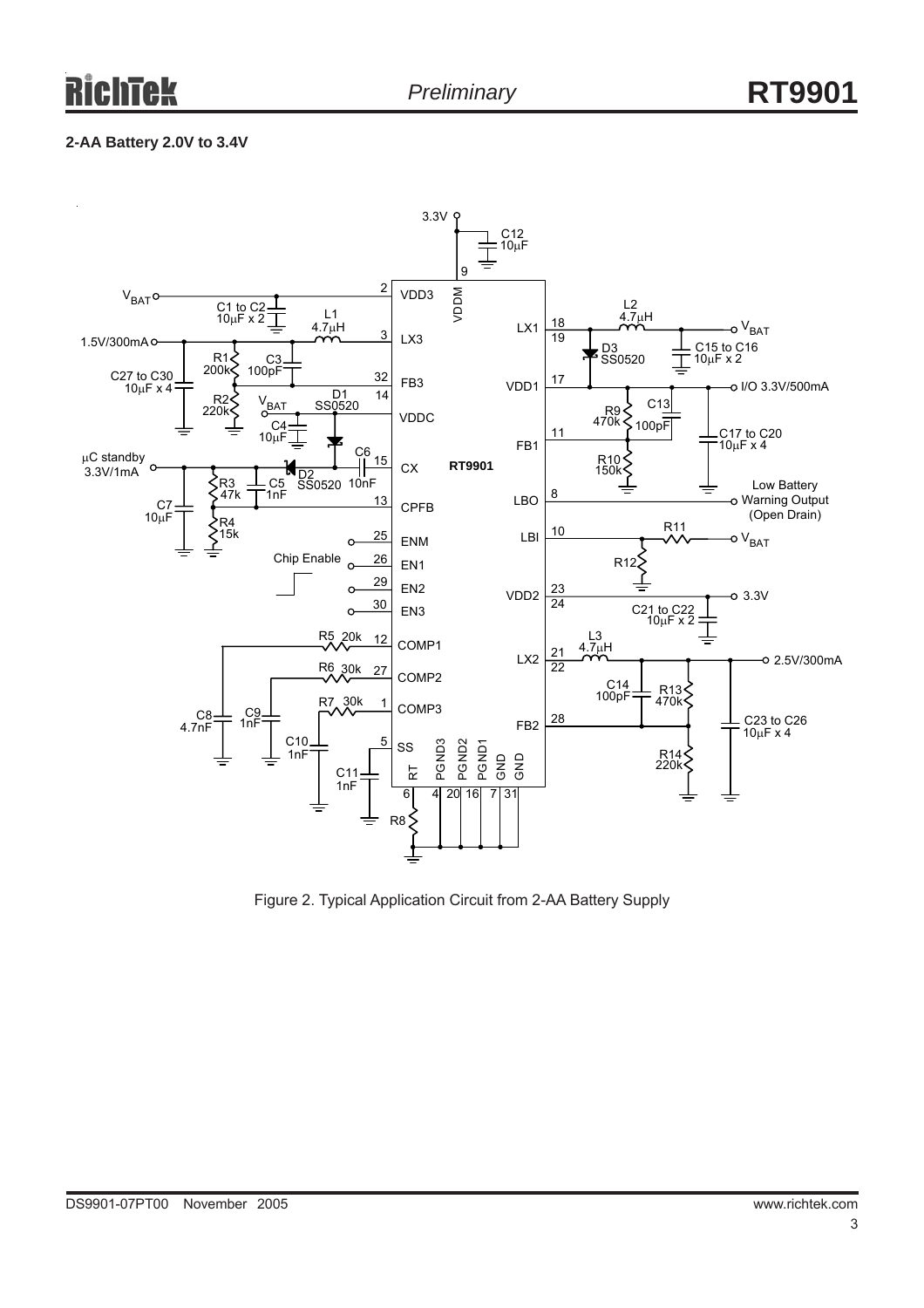# **Function Block Diagram**



| <b>ENM</b> | EN <sub>1</sub> | EN <sub>2</sub> | EN <sub>3</sub> | Charge | CH1+Voltage | CH <sub>2</sub> | CH <sub>3</sub> |
|------------|-----------------|-----------------|-----------------|--------|-------------|-----------------|-----------------|
|            |                 |                 |                 | Pump   | Detector    |                 |                 |
| 0          | X               | X               | X               | Off    | Off         | Off             | Off             |
|            | 0               | 0               | 0               | On     | Off         | Off             | Off             |
|            |                 | 0               | 0               | On     | On          | Off             | Off             |
| 1          | 1               |                 | 0               | On     | On          | On              | Off             |
|            |                 |                 | и               | On     | On          | On              | On              |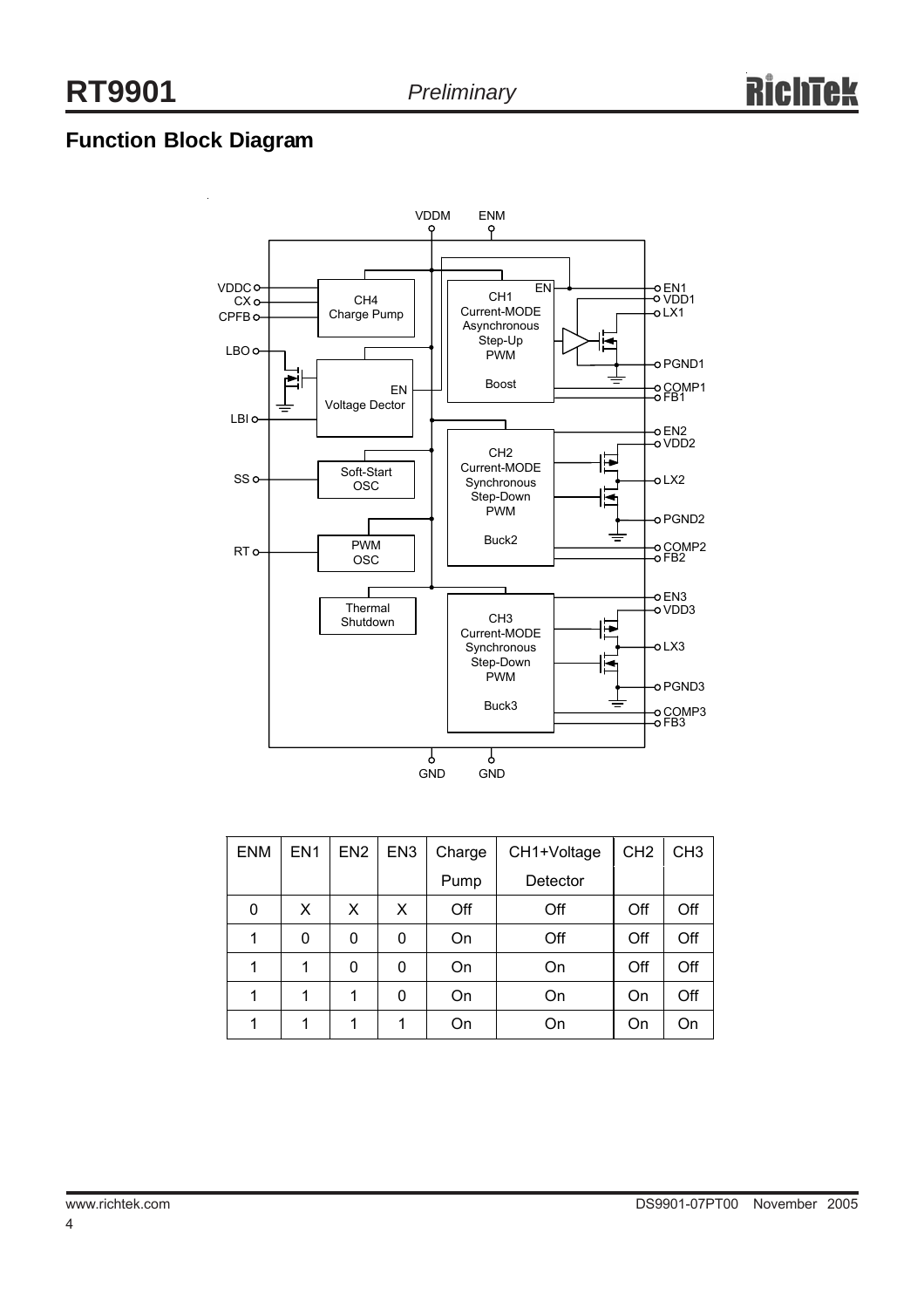# **Functional Pin Description**

| Pin Number              | <b>Pin Name</b>   | <b>Pin Function</b>                                                                                                                                |
|-------------------------|-------------------|----------------------------------------------------------------------------------------------------------------------------------------------------|
| 1                       | COMP3             | CH3 feedback compensation pin.                                                                                                                     |
| $\overline{2}$          | VDD3              | CH3 power input pin.                                                                                                                               |
| 3                       | LX3               | CH3 switch node. Drains of the internal P-channel and N-Channel MOSFET switches.<br>Connect an inductor to LX3 pins together as close as possible. |
| $\overline{\mathbf{4}}$ | PGND3             | Power ground for CH3.                                                                                                                              |
| 5                       | SS                | Sets the soft start interval of the converter. Connect a capacitor from this pin to ground.                                                        |
| 6                       | <b>RT</b>         | Frequency setting resistor connection pin. Frequency is 500KHz if RT pin not connected                                                             |
| 7                       | <b>GND</b>        | Analog Ground                                                                                                                                      |
| 8                       | <b>LBO</b>        | Voltage detector output.                                                                                                                           |
| 9                       | <b>VDDM</b>       | Device input power pin.                                                                                                                            |
| 10                      | LBI               | Voltage detector feedback input.                                                                                                                   |
| 11                      | FB1               | CH1 feedback input pin.                                                                                                                            |
| 12                      | COMP1             | CH1 feedback compensation pin.                                                                                                                     |
| 13                      | <b>CPFB</b>       | Charge pump feedback pin.                                                                                                                          |
| 14                      | <b>VDDC</b>       | Charge pump power input pin.                                                                                                                       |
| 15                      | CX.               | Charge pump external driver pin.                                                                                                                   |
| 16                      | PGND1             | Power ground for CH1                                                                                                                               |
| 17                      | VDD1              | CH1 power input pin. Connect output of Boost to this pin.                                                                                          |
| 18, 19                  | LX1               | CH1 switch node. Connect an inductor to LX1 pins together as close as possible.                                                                    |
| 20                      | PGND <sub>2</sub> | Power ground for CH2.                                                                                                                              |
| 21, 22                  | LX <sub>2</sub>   | CH2 switch node. Drains of the internal P-channel and N-Channel MOSFET switches.<br>Connect an inductor to LX2 pins together as close as possible. |
| 23, 24                  | VDD <sub>2</sub>  | CH2 power input pin.                                                                                                                               |
| 25                      | <b>ENM</b>        | Whole device control pin. Tie this pin higher than 1.3V to enable the device. Tie below<br>0.4V to turn off the device.                            |
| 26                      | EN <sub>1</sub>   | CH1 enable input. Tie this pin higher than 1.3V to enable CH1. Tie below 0.4V to turn off<br>the CH1.                                              |
| 27                      | COMP <sub>2</sub> | CH2 feedback compensation pin.                                                                                                                     |
| 28                      | FB <sub>2</sub>   | CH2 feedback input.                                                                                                                                |
| 29                      | EN <sub>2</sub>   | CH2 enable input. Tie this pin higher than 1.3V to enable CH2. Tie below 0.4V to turn off<br>the CH2.                                              |
| 30                      | EN <sub>3</sub>   | CH3 enable input. Tie this pin higher than 1.3V to enable CH3. Tie below 0.4V to turn off<br>the CH3.                                              |
| 31                      | <b>GND</b>        | Analog ground.                                                                                                                                     |
| 32                      | FB <sub>3</sub>   | CH3 feedback input.                                                                                                                                |
| Exposed Pad GND         |                   | Exposed pad should be soldered to PCB board and connected to GND.                                                                                  |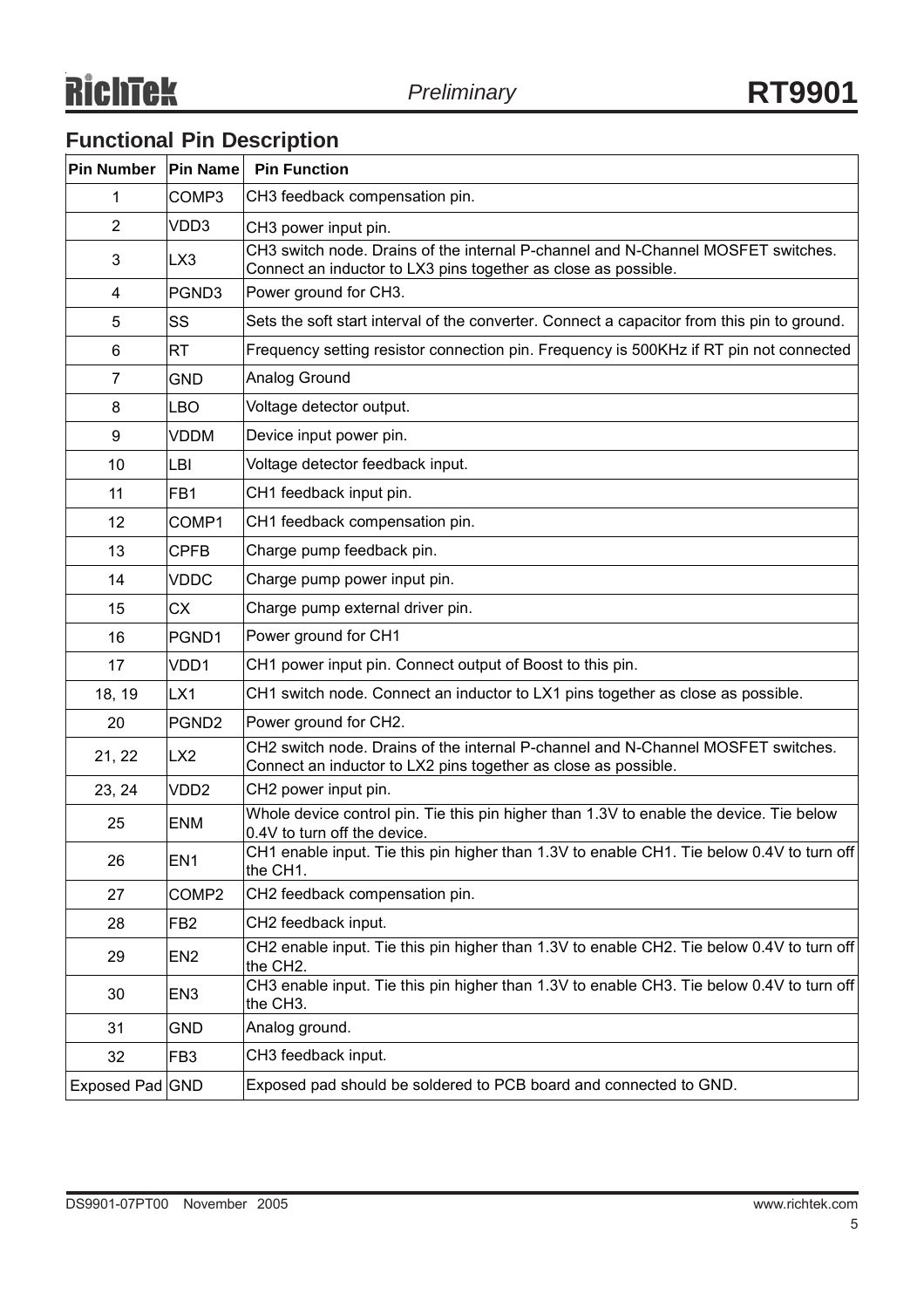# **Absolute Maximum Ratings**

| • Package Thermal Resistance |  |
|------------------------------|--|
|                              |  |
|                              |  |
|                              |  |
|                              |  |
|                              |  |
| • ESD Susceptibility         |  |
|                              |  |
|                              |  |

## **Electrical Characteristics**

( $V<sub>DDM</sub>$  =3.3V, T<sub>A</sub> = 25°C, Unless Otherwise specification)

| <b>Parameter</b>                                                | Symbol                                            | <b>Test Condition</b>                                                                                         | Min | <b>Typ</b> | <b>Max</b>                          | <b>Units</b> |
|-----------------------------------------------------------------|---------------------------------------------------|---------------------------------------------------------------------------------------------------------------|-----|------------|-------------------------------------|--------------|
| <b>Supply Voltage</b>                                           |                                                   |                                                                                                               |     |            |                                     |              |
| Minimum Startup Voltage (Boost)                                 | $V_{ST}$                                          | Boost loading < 1mA                                                                                           | 44  | 1.5        | $\overline{a}$                      | $\vee$       |
| <b>VDDM Operating Voltage</b>                                   | V <sub>VDDM</sub>                                 | <b>VDDM Pin Voltage</b>                                                                                       | 2.4 |            | 5.5                                 | V            |
| VDD1, VDD2, VDD3 Operating<br>Voltage                           | Vvdd1<br>V <sub>VDD2</sub> ,<br>V <sub>VDD3</sub> | VDD1, VDD2, VDD3 Pin<br>Voltage                                                                               | 1.5 |            | 5.5                                 | $\vee$       |
| <b>VDDM Over Voltage Protection</b>                             |                                                   |                                                                                                               | --  | 6.5        | $\hspace{0.05cm}$ $\hspace{0.05cm}$ | $\vee$       |
| <b>Supply Current</b>                                           |                                                   |                                                                                                               |     |            |                                     |              |
| Shutdown Supply Current                                         | <b>l</b> OFF                                      | $V_{\text{ENM}}$ pin=0V                                                                                       | $-$ | 0.01       | 1                                   | $\mu$ A      |
| Charge Pump Current                                             | <b>I</b> VDDM                                     | $V_{VDDM}$ = 3.3V, $V_{ENM}$ = 3.3V,<br>$V_{EN1} = 0V$ , $V_{EN2} = 0V$ ,<br>$V_{EN3} = 0V$                   | --  | 30         | 42                                  | $\mu$ A      |
| CH1 DC/DC Converter + Voltage<br><b>Detector Supply Current</b> | <u>IVDDM</u>                                      | $VVDDM = 3.3V,$<br>$V_{FB1} = 0.9V$<br>$V_{FNM}$ = 3.3V, $V_{FN1}$ = 3.3V,<br>$V_{EN2} = 0V$ , $V_{EN3} = 0V$ | --  | 250        | 350                                 | μA           |
| CH2 DC/DC Converter Supply<br>Current                           | <b>I</b> VDDM                                     | $VVDDM = 3.3V,$<br>$VFB2 = 0.9V$<br>$V_{ENM}$ = 3.3V, $V_{EN1}$ = 0V,<br>$V_{EN2}$ = 3.3V, $V_{EN3}$ = 0V     | --  | 250        | 350                                 | μA           |
| CH3 DC/DC Converter Supply<br>Current                           | <b>I</b> VDDM                                     | $VVDDM = 3.3V,$<br>$V_{FB3} = 0.9V$<br>$V_{ENM}$ = 3.3V, $V_{EN1}$ = 0V,<br>$V_{EN2}$ = 0V, $V_{EN3}$ = 3.3V  |     | 250        | 350<br>$\sim$ $\sim$                | μA           |

*To be continued*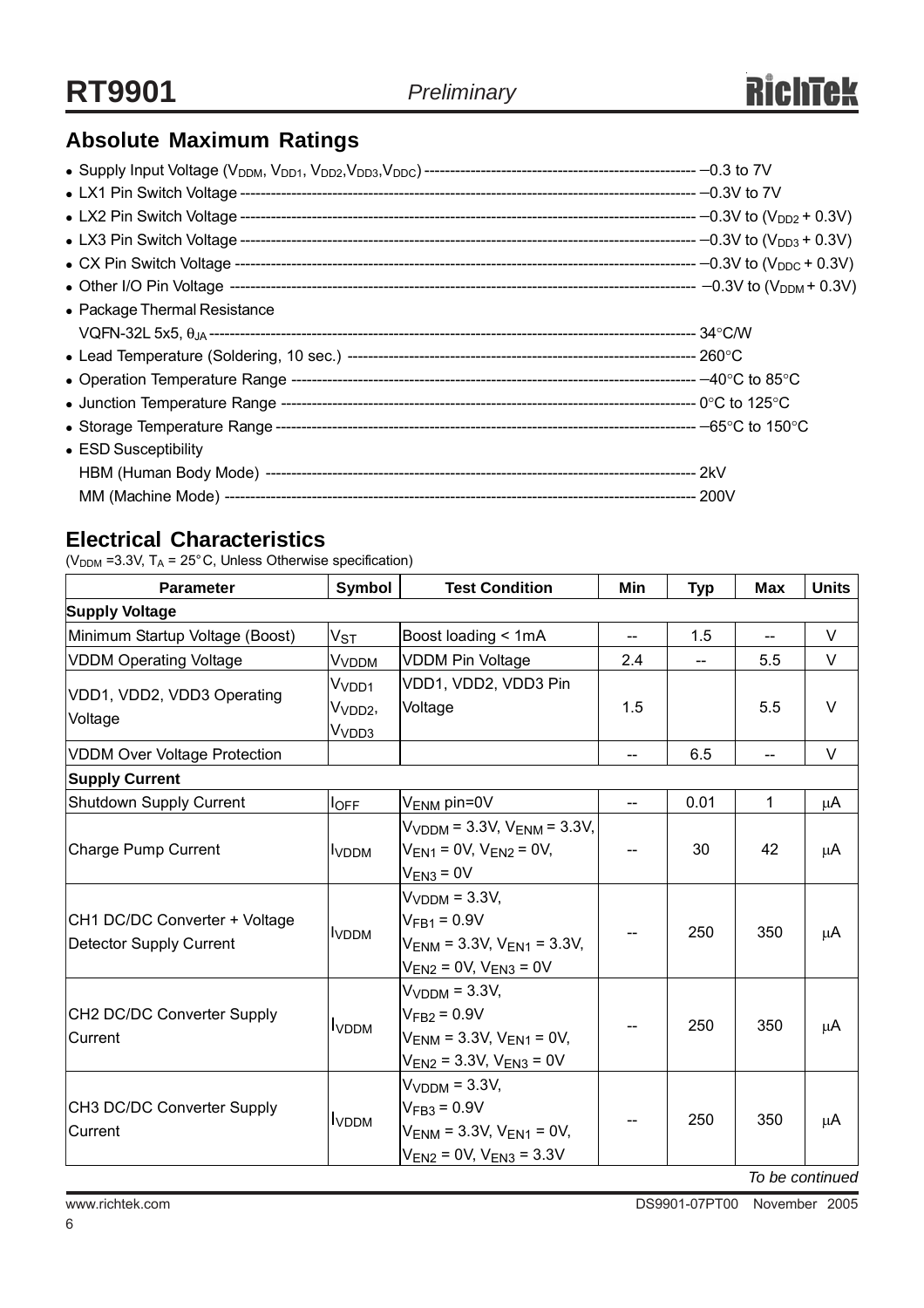RichTek

| <b>Parameter</b>                                 | Symbol                     | <b>Test Condition</b>                         | Min                      | <b>Typ</b> | <b>Max</b>                            | <b>Units</b> |  |
|--------------------------------------------------|----------------------------|-----------------------------------------------|--------------------------|------------|---------------------------------------|--------------|--|
| <b>Oscillator</b>                                |                            |                                               |                          |            |                                       |              |  |
| <b>Operation Frequency Range</b>                 | F <sub>osc</sub>           | RT Open                                       | 475                      | 550        | 625                                   | kHz          |  |
| CH1 Maximum Duty Cycle                           | $D_{MAX1}$                 |                                               | $\overline{\phantom{a}}$ | 85         | 90                                    | %            |  |
| CH2 Maximum Duty Cycle                           | $D_{MAX2}$                 |                                               | --                       | --         | 100                                   | $\%$         |  |
| CH3 Maximum Duty Cycle                           | $D_{MAX3}$                 |                                               | $\overline{\phantom{a}}$ | $- -$      | 100                                   | %            |  |
| Feedback Voltage (CH1, CH2, CH3, CH4)            |                            |                                               |                          |            |                                       |              |  |
| Feedback Voltage                                 | V <sub>FB</sub>            | CH1, CH2, CH3                                 | 0.788                    | 0.8        | 0.812                                 | V            |  |
| Feedback Voltage (Charge Pump)                   | $V_{\mathsf{CPFB}}$        | CH <sub>4</sub>                               | 0.78                     | 0.8        | 0.82                                  | V            |  |
| <b>Feedback Voltage</b>                          | $\Delta$ V <sub>FB</sub>   | CH1, CH2, CH3, CH4<br>$3.0V < V_{DDM} < 5.5V$ | --                       | --         | 12                                    | mV           |  |
| <b>Error Amplifier</b>                           |                            |                                               |                          |            |                                       |              |  |
| GМ                                               |                            |                                               | $\overline{\phantom{a}}$ | 0.2        | $\hspace{0.05cm}$ – $\hspace{0.05cm}$ | ms           |  |
| <b>Compensation Source Current</b>               |                            |                                               | --                       | 22         | --                                    | μA           |  |
| <b>Compensation Sink Current</b>                 |                            |                                               | $-$                      | 22         | --                                    | μA           |  |
| <b>Power Switch</b>                              |                            |                                               |                          |            |                                       |              |  |
| CH1 On Resistance of MOSFET                      | $R_{DS(ON)}$               | N-MOSFET                                      | $-$                      | 300        | 400                                   | $m\Omega$    |  |
| <b>CH1 Current Limitation</b>                    |                            | $VVDD1 = 3.3V$                                | $\overline{2}$           | 2.6        | 3                                     | Α            |  |
|                                                  | $R_{DS(ON)}$               | N-MOSFET, $V_{VDD2} = 3.3V$                   | $\overline{\phantom{m}}$ | 350        | 450                                   | $m\Omega$    |  |
| CH <sub>2</sub> On Resistance of MOSFET          |                            | P-MOSFET, $V_{VDD2} = 3.3V$                   | $\overline{\phantom{a}}$ | 350        | 450                                   | $m\Omega$    |  |
| <b>CH2 Current Limitation</b>                    |                            | $VVDD2 = 3.3V$                                | 1.3                      | 1.5        | 1.9                                   | A            |  |
|                                                  | $R_{DS(ON)}$               | N-MOSFET, $V_{VDD3} = 3.3V$                   | --                       | 350        | 450                                   | $m\Omega$    |  |
| CH <sub>3</sub> On Resistance of MOSFET          |                            | P-MOSFET, $VVDD3 = 3.3V$                      | $\overline{\phantom{a}}$ | 350        | 450                                   | $m\Omega$    |  |
| <b>CH3 Current Limitation</b>                    |                            | $VVDD3 = 3.3V$                                | 1.3                      | 1.5        | 1.9                                   | Α            |  |
| <b>Voltage Detector</b>                          |                            |                                               |                          |            |                                       |              |  |
| Feedback Voltage for Voltage<br>detector         |                            | $V_{LBI}$ (Falling)                           | 0.75                     | 0.77       | 0.79                                  | V            |  |
| Feedback Voltage for Voltage                     |                            | V <sub>LBI</sub> (Rising)                     | 0.79                     | 0.81       | 0.83                                  | V            |  |
| detector                                         |                            |                                               |                          |            |                                       |              |  |
| LBO pin Sink Current                             |                            | $VLBO = 1V$                                   | 3                        | 5          | $-$                                   | mA           |  |
| UVP (CH2, CH3) & Over Voltage Protection (CH2)   |                            |                                               |                          |            |                                       |              |  |
| UVP Threshold Voltage @FB2, FB3                  |                            |                                               | 0.3                      | 0.4        | 0.5                                   | V            |  |
| Over Voltage Protection @FB2                     |                            |                                               | 0.95                     | 1          |                                       | V            |  |
| <b>Control</b>                                   |                            |                                               |                          |            |                                       |              |  |
| ENM, EN1, EN2, EN3 Input High<br>Level Threshold |                            | $VVDDM = 3.3V$                                | --                       | 0.8        | 1.3                                   | V            |  |
| ENM, EN1, EN2, EN3 Input Low<br>Level Threshold  |                            | $VVDDM = 3.3V$                                | 0.4                      | 0.8        | --                                    | V            |  |
| <b>Thermal Protection</b>                        |                            |                                               |                          |            |                                       |              |  |
| <b>Thermal Shutdown</b>                          | $\mathsf{T}_{\mathsf{SD}}$ |                                               | 140                      | 180        | --                                    | $\circ$ C    |  |
| Thermal Shutdown Hysteresis                      | $\Delta$ Tsd               |                                               | $\overline{\phantom{a}}$ | 10         | --                                    | $\circ$ C    |  |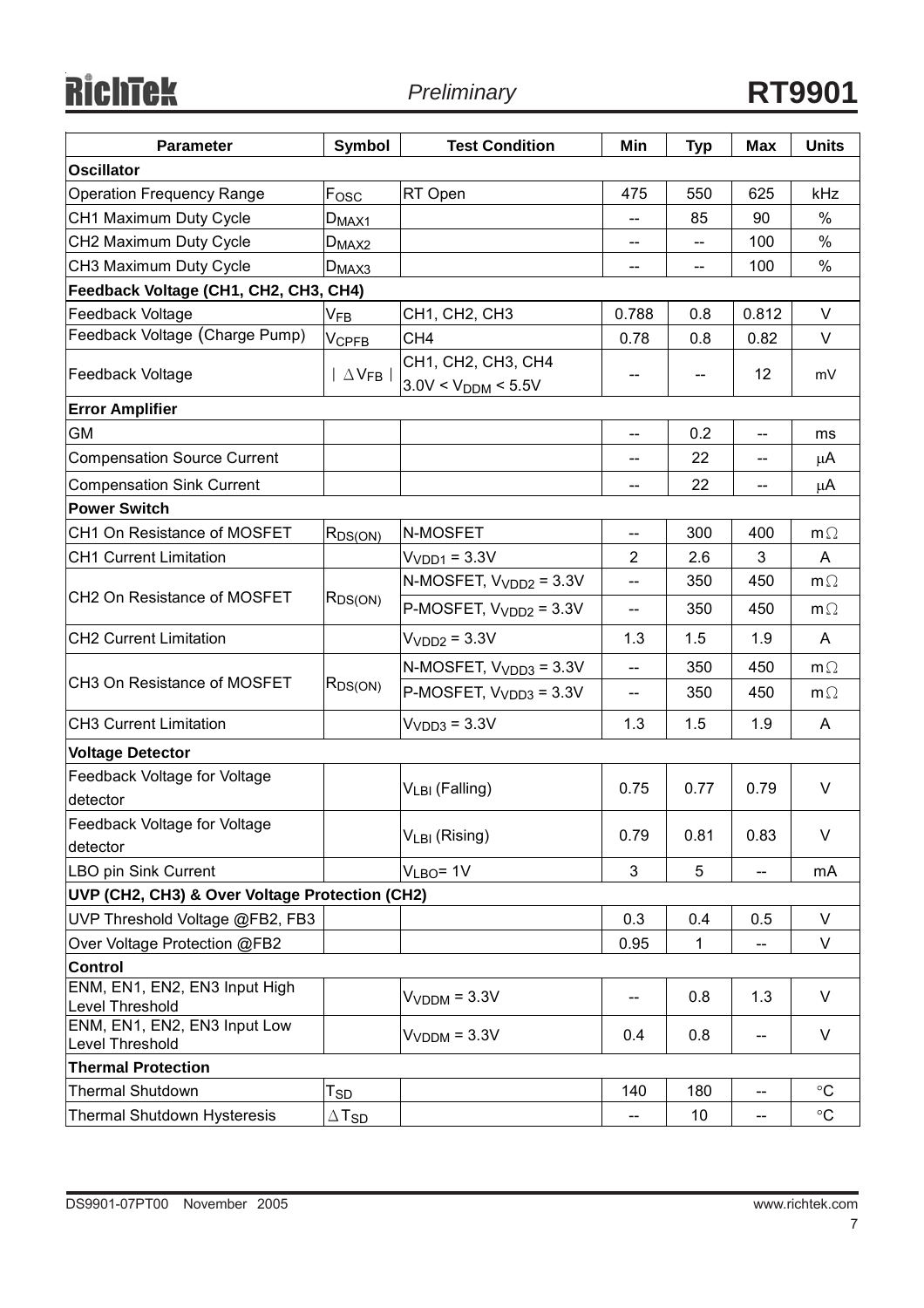# **Typical Operating Characteristics**









**Boost Output Voltage vs. V<sub>DD1</sub> Voltage** 





8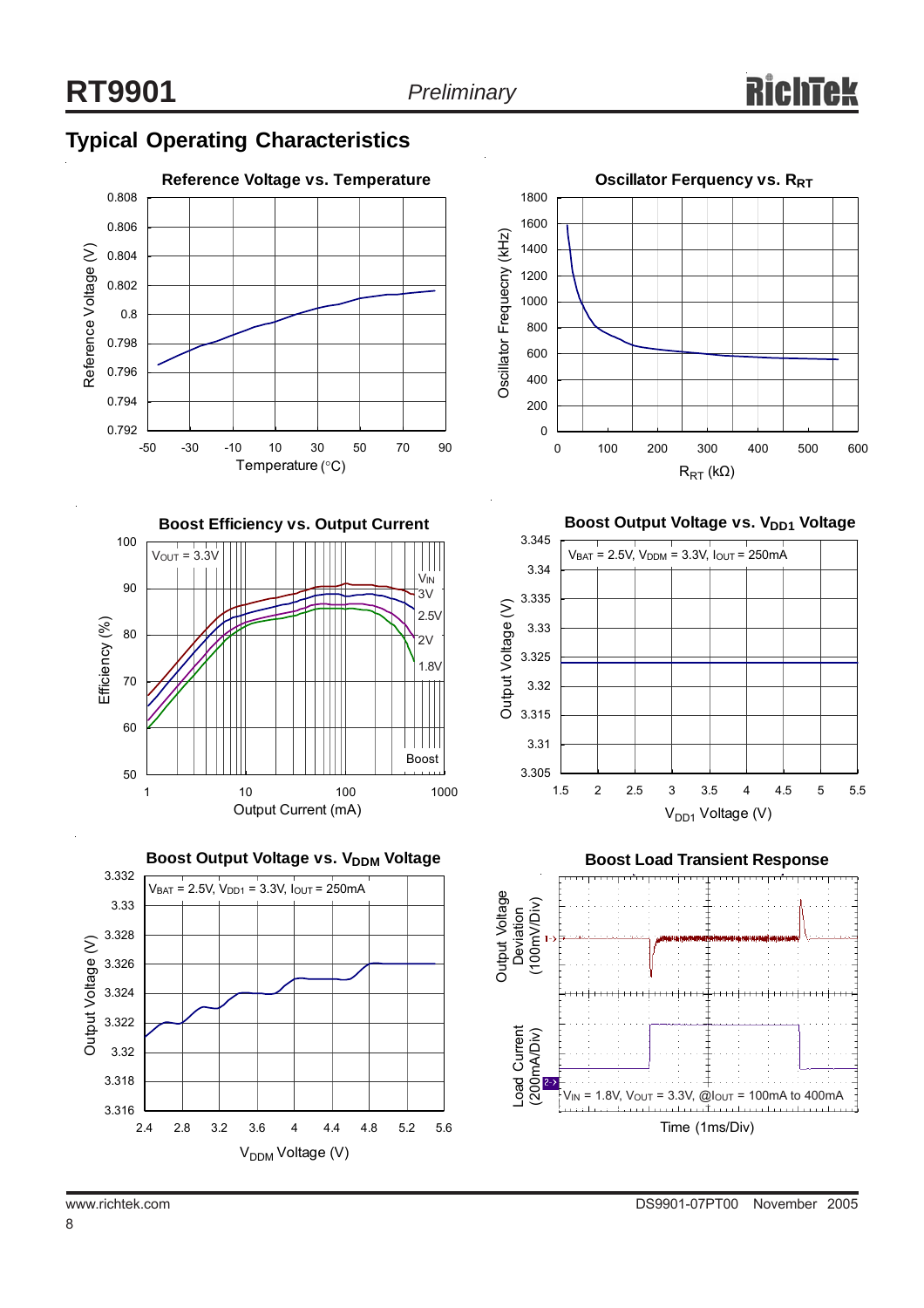







**Boost LX & Output Ripple**



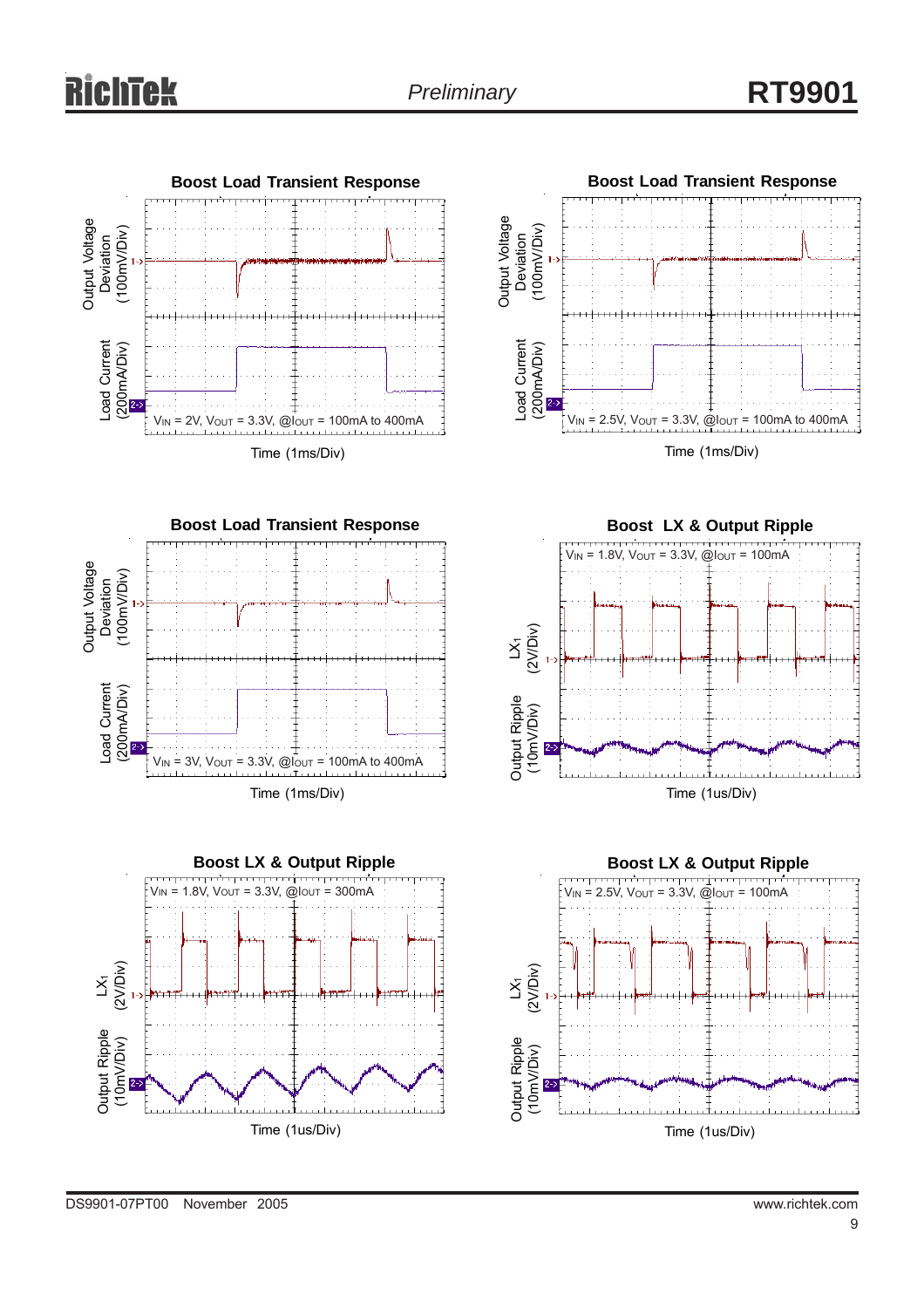







**Buck2 Efficiency vs. Output Current**



**Buck2 Efficiency vs. Output Current**

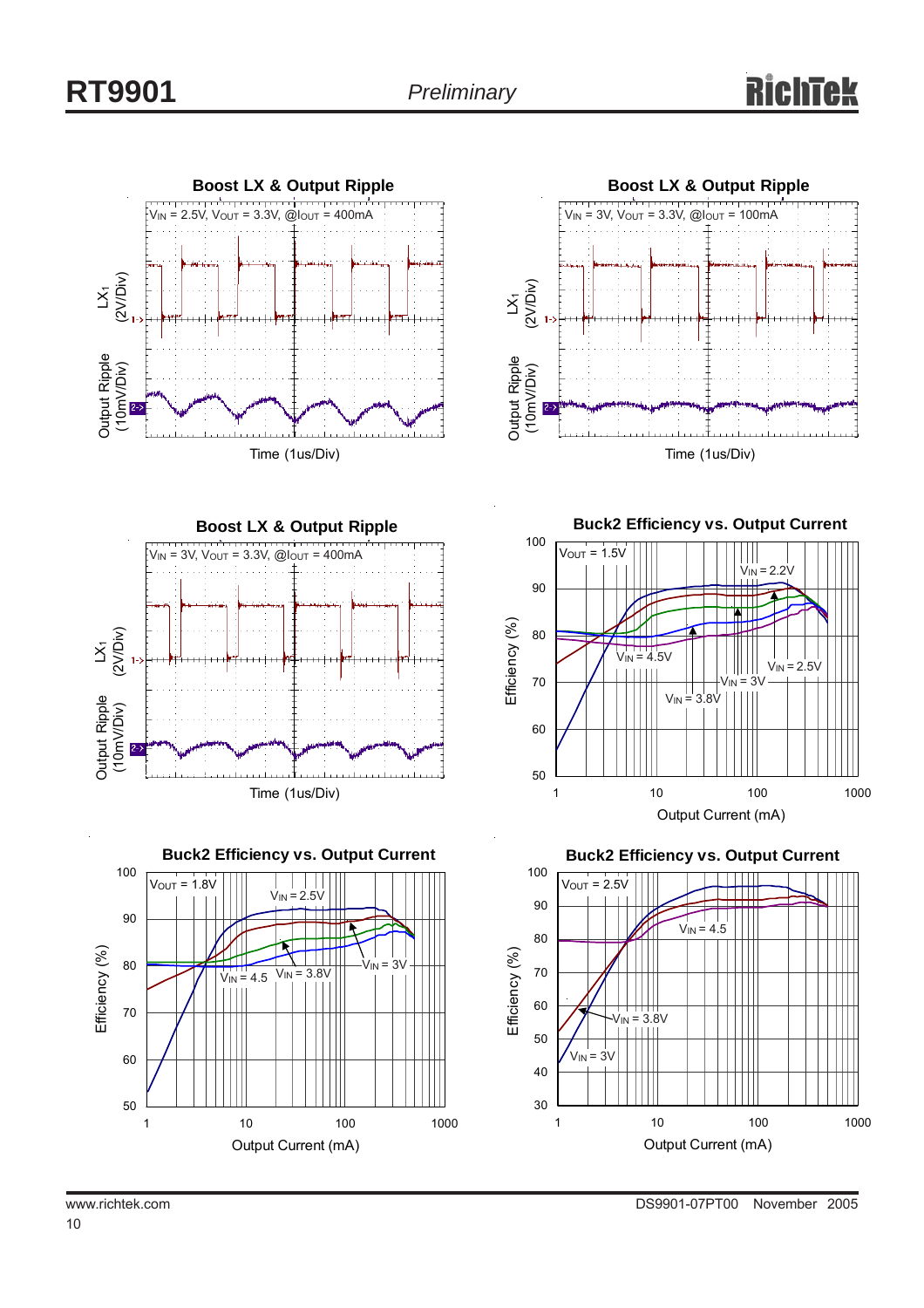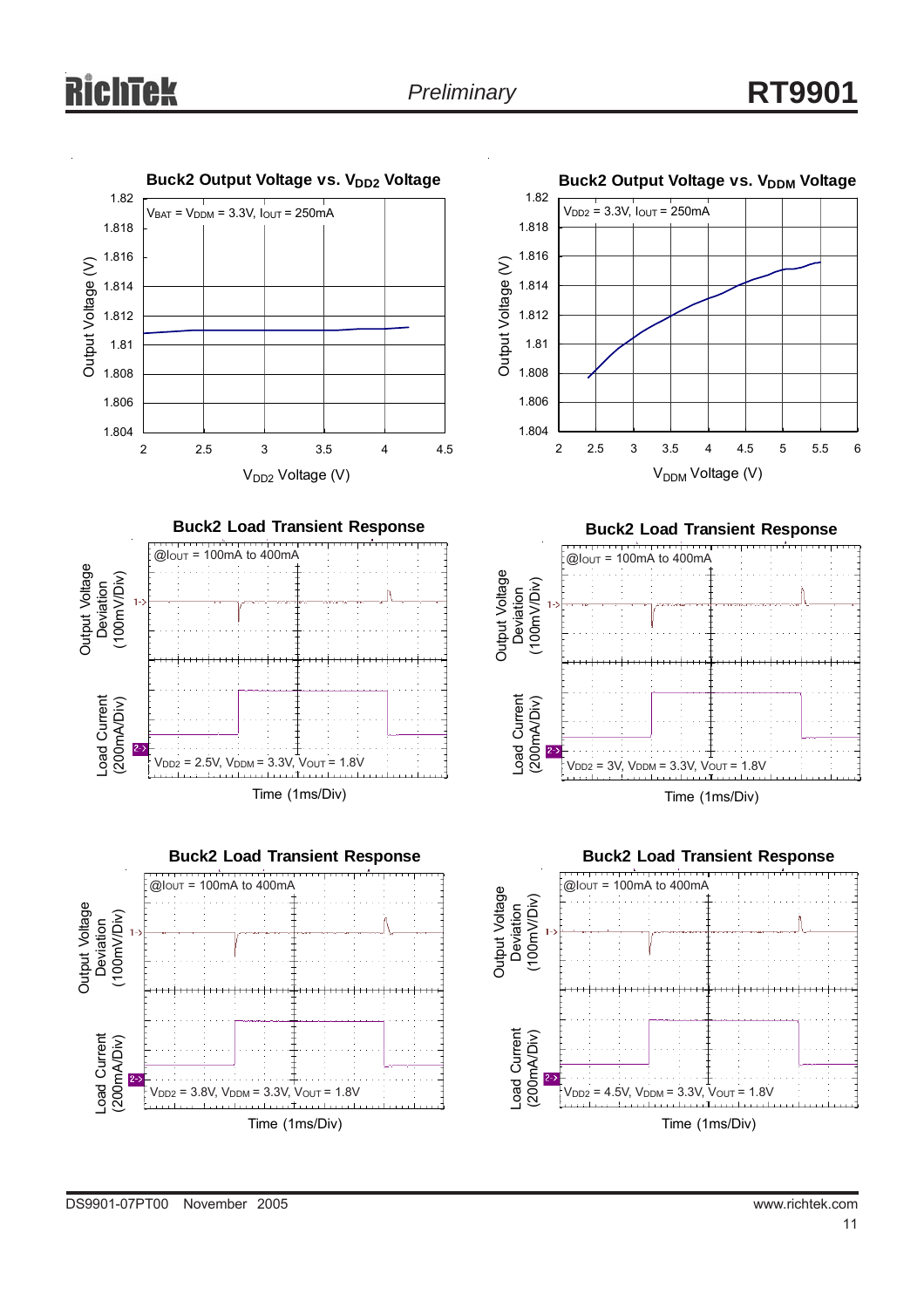











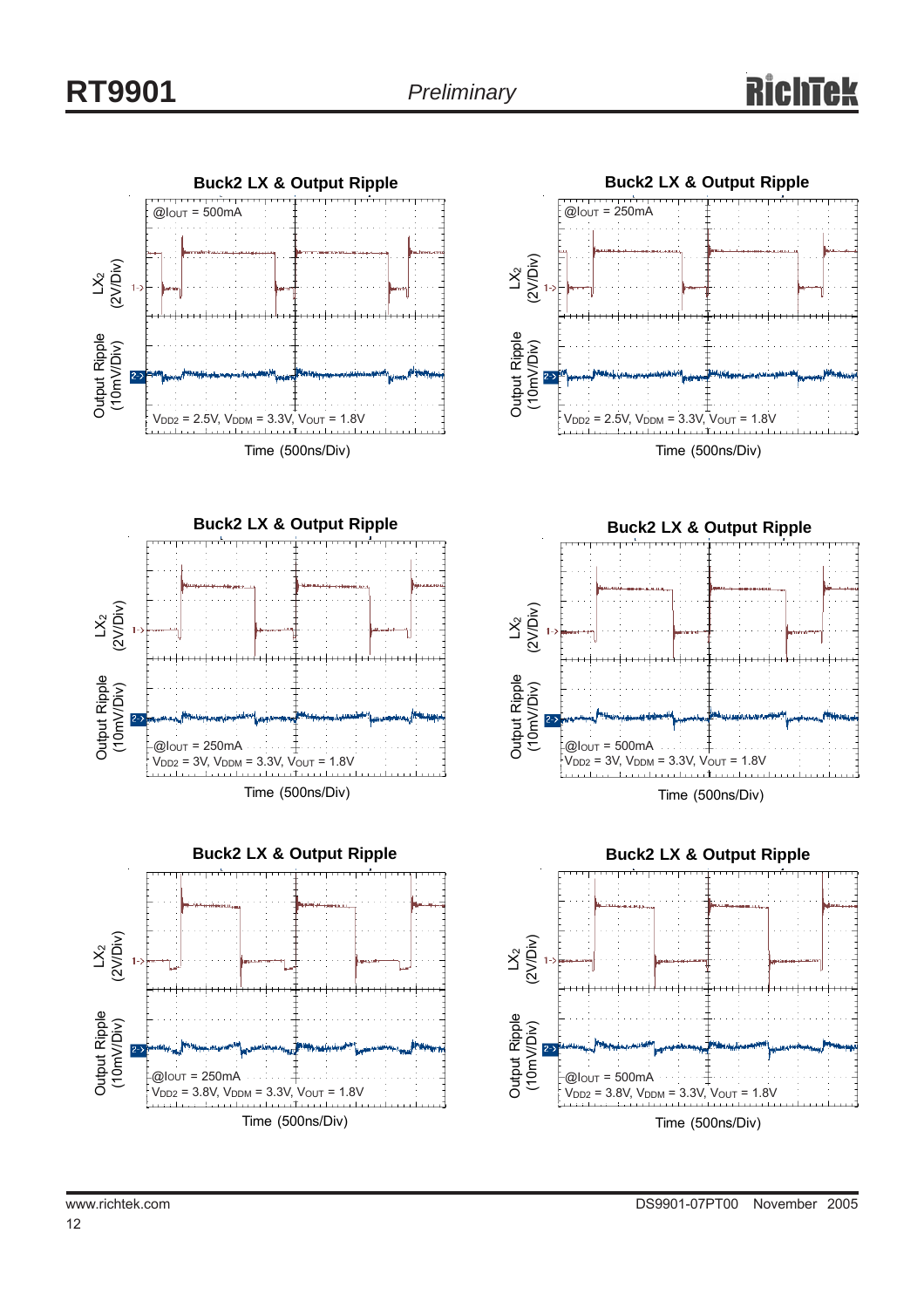



**Buck3 Efficiency vs. Output Current** 100  $V_{OUT} = 1.5V$ THI  $V_{IN} = 2.2V$ 90 Efficiency (%) Efficiency (%) 80  $V_{IN} = 4.5V$  $V_{IN} = 2.5V$  $v_{\text{IN}}$  = 3V 70  $V_{IN}$  = 3.8V 60 50 1 10 100 1000 Output Current (mA)



**Buck3 Efficiency vs. Output Current** 100  $V<sub>OUT</sub> = 1.8V$ VIN = 2.5V



**Buck3 Output Voltage vs. VDD3 Voltage** 

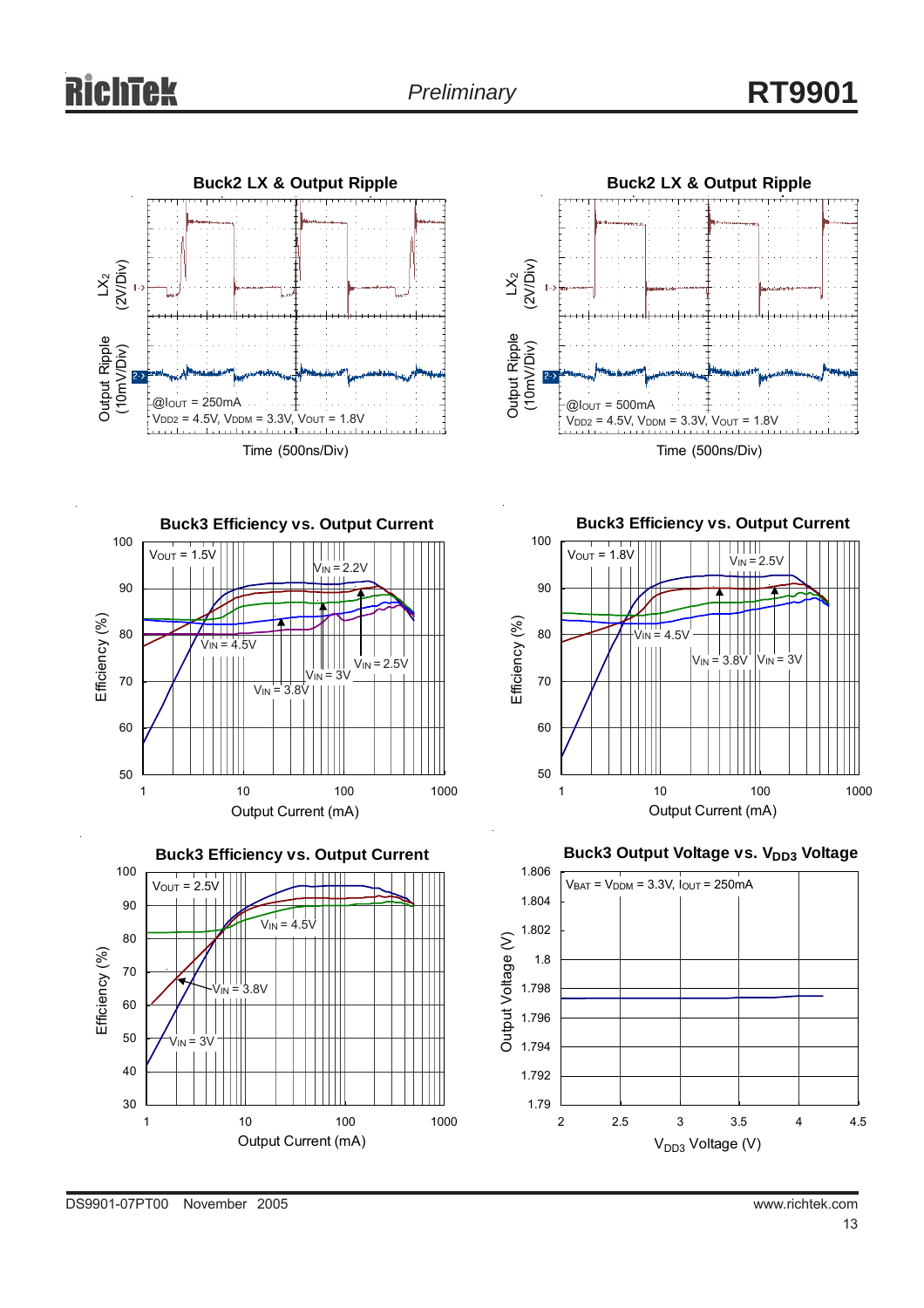# **RT9901** *Preliminary*

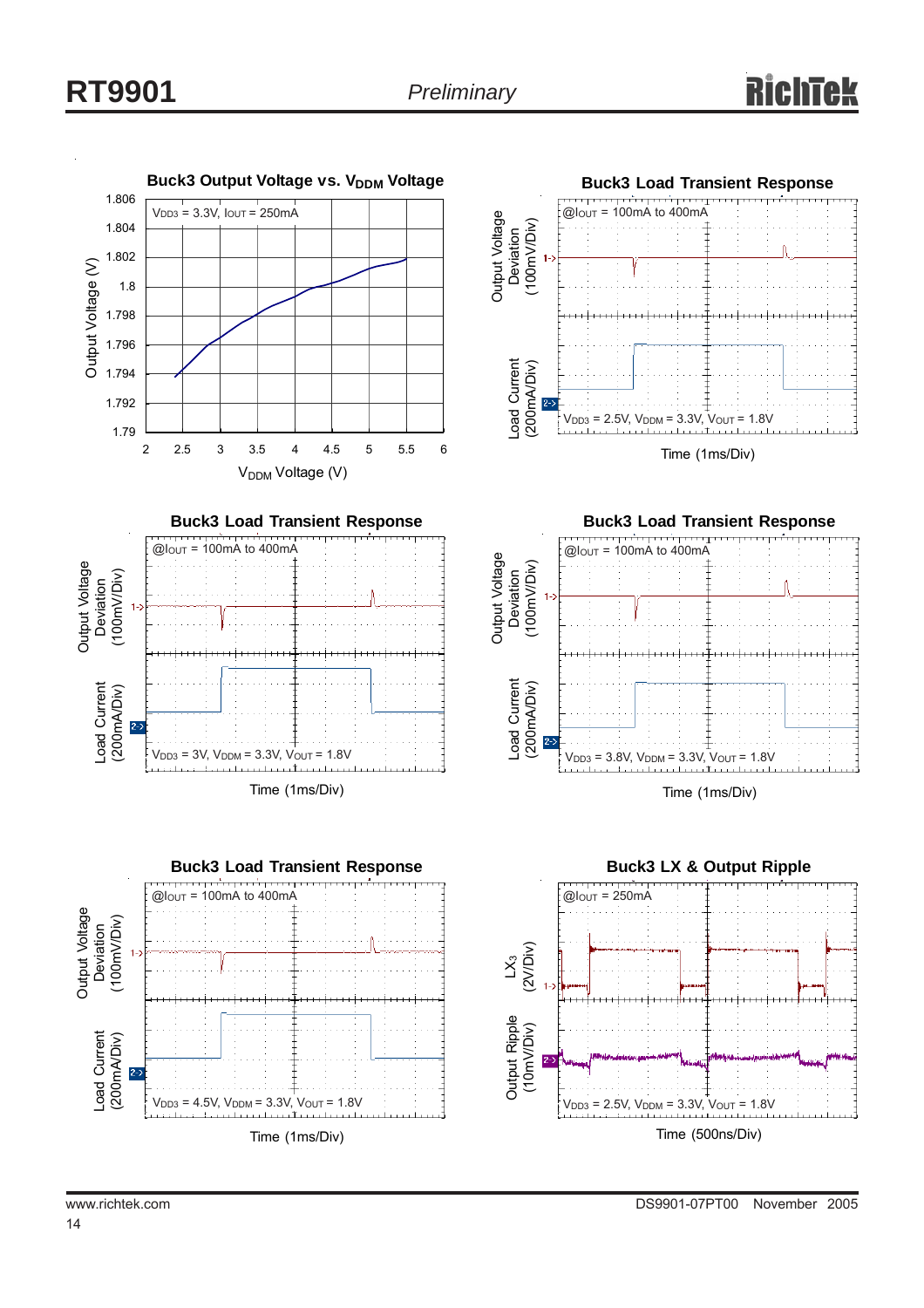$\mathcal{\r{S}}$ 





**Buck3 LX & Output Ripple**  $V_{DD3} = 3V$ ,  $V_{DDM} = 3.3V$ ,  $V_{OUT} = 1.8V$ (2V/Div) Output Ripple (10mV/Div)  $@$ lout = 250mA

Time (500ns/Div)



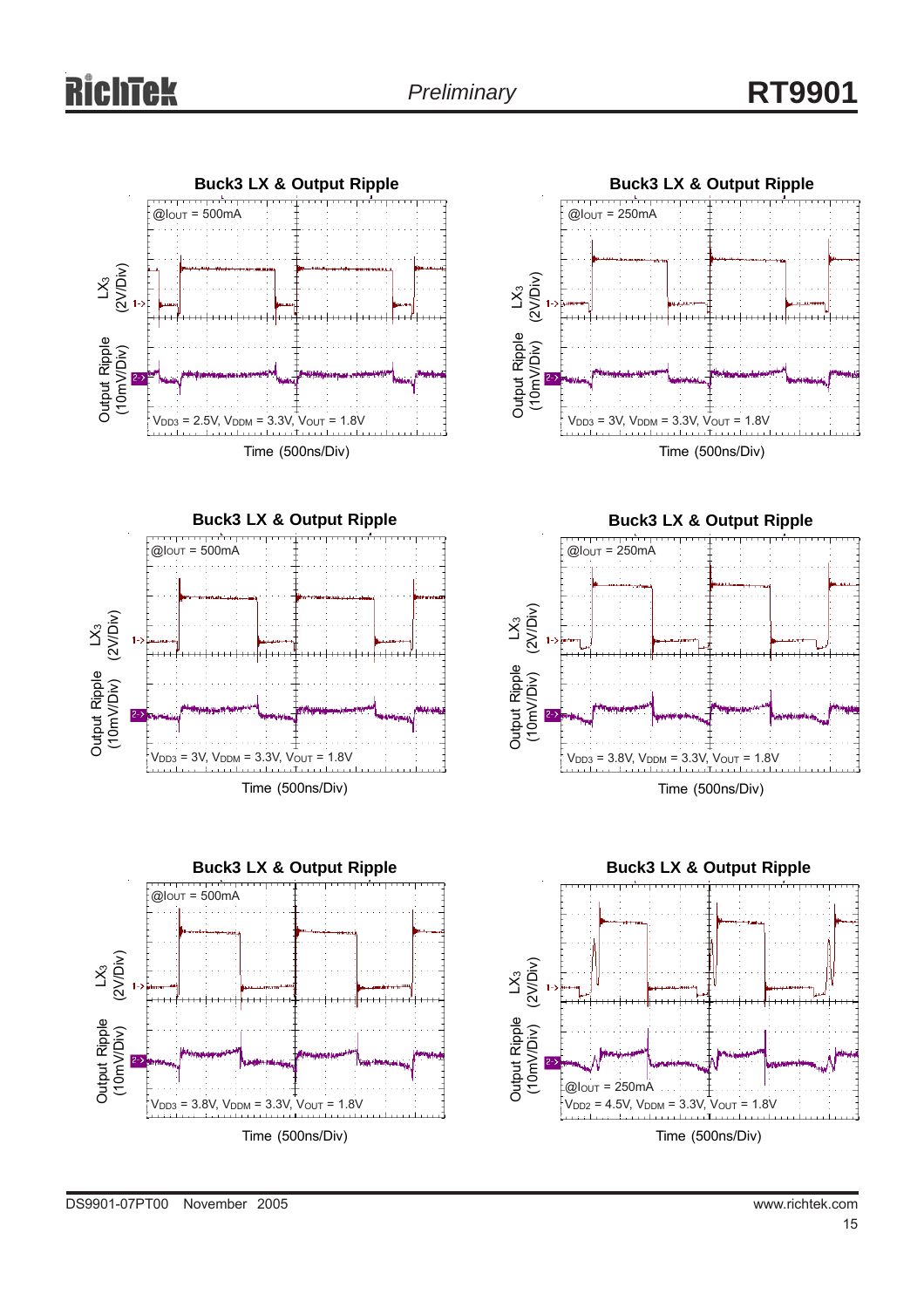





Time (5us/Div)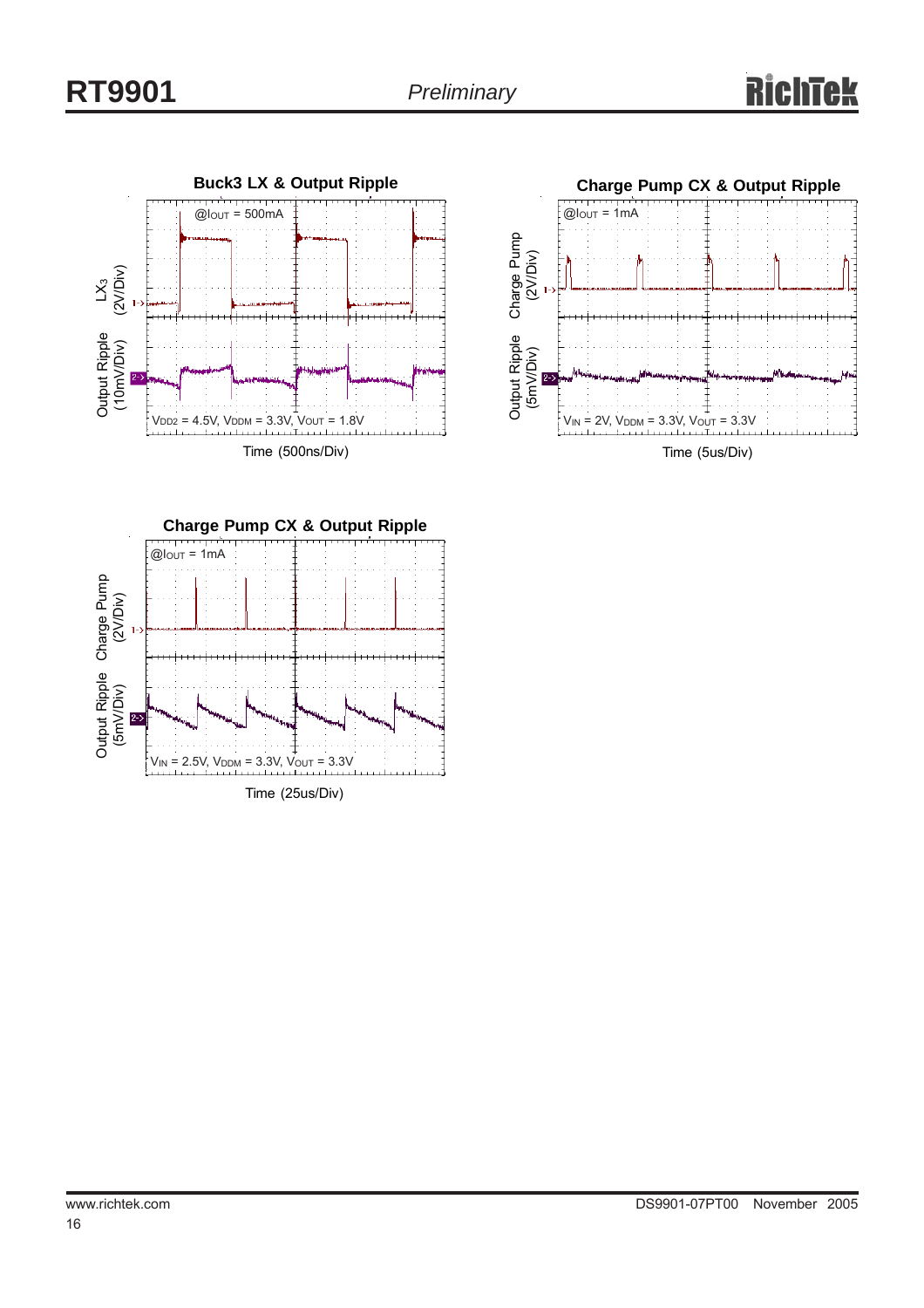# RichTek

The RT9901 is a four-channel DC/DC converter with one voltage detector for digital still cameras and other handheld device. The four channels DC/DC converters are as follows:

CH1: Step-up, asynchronous current mode DC/DC converter with an internal power MOSFET, current limit protection and high efficiency control for wide loading range

CH2: Step-down, synchronous current mode DC/DC converter with internal power MOSFETs, current limit, short-circuit , over voltage protection and high efficiency control for wide loading range.

CH3: Step-down, synchronous current mode DC/DC converter with internal power MOSFETs, current limit, short-circuit protection and high efficiency control for wide loading range.

CH4: Charge pump DC/DC converter.

#### **Soft-Start**

CH1, CH2 and CH3 can be soft-started individually every time when the channel is enabled. Soft-start is achieved by ramping up the voltage reference of each channel's input of error amplifier. Adding a capacitor on SS pin to ground sets the ramping up speed of each voltage reference. Triangle wave will be appeared on SS pin, which provides a clock base for soft-start.

The soft-start timing would be setted by following formular.

$$
Tss = 10 \times \frac{Css}{1nF} \, (ms)
$$

#### **Oscillator**

The internal oscillator synchronizes CH1, CH2 and CH3 PWM operation frequency. The operation frequency is set by a resistor between RT pin to ground, ranging from 550kHz to 1.4MHz.

#### **Step-up (Boost) DC/DC Converter (CH1)**

The step-up channel (CH1) is designed as current-mode DC/DC PWM converters with built-in internal power MOS and external Schottky diode. Output voltage is regulated and adjustable up to 5.5V. This channel typically supplies 3.3V for main system power.

At light load, efficiency is enhanced by pulse-skipping mode. In this mode, the NMOS turns on by a constant pulse width. As loading increased, the converter operates at constant frequency PWM mode. The max. duty of the constant frequency is 80% for the boost to prevent high input current drawn from input.

#### **Protection**

#### **Current limit**

The current of NMOS is sensed cycle by cycle to prevent over current. If the current is higher than 2.6A (typical), then the NMOS is off . This state is latched and then reset automatically at next clock cycle.

#### **Under Voltage**

The status of under voltage is decided by comparing FB1 voltage with 0.4V. This function is enabled after soft start finishes. If the FB1 voltage is less than 0.4V, then the NMOS will be turned off immediately. And this state is latched. After a dummy count period, the controller begins a re-soft-start procedure.

If the status of under voltage remains after 4 successive times of soft-start, then CH1 is latched.

#### **Over Voltage**

The over voltage protection is used when the output of CH1 supplies the power of the main chip. If the output voltage of CH1 is over 6.5V, the main chip is shutdown and the NMOS is kept off.

#### **Step-Down (Buck) DC/DC Converter (CH2, CH3)**

The step-down channels (CH2, CH3) are designed as synchronous current-mode DC/DC PWM converters. Output voltage is regulated and adjustable down to 0.8V. The internal synchronous power switches eliminate the typical Schottky free wheeling diode and improve efficiency.

At light load, efficiency is enhanced by pulse-skipping mode. In this mode, the high-side PMOS turns on by a constant pulse width. As loading increased, the converter operates at constant frequency PWM mode. While the input voltage is close to output voltage, the converter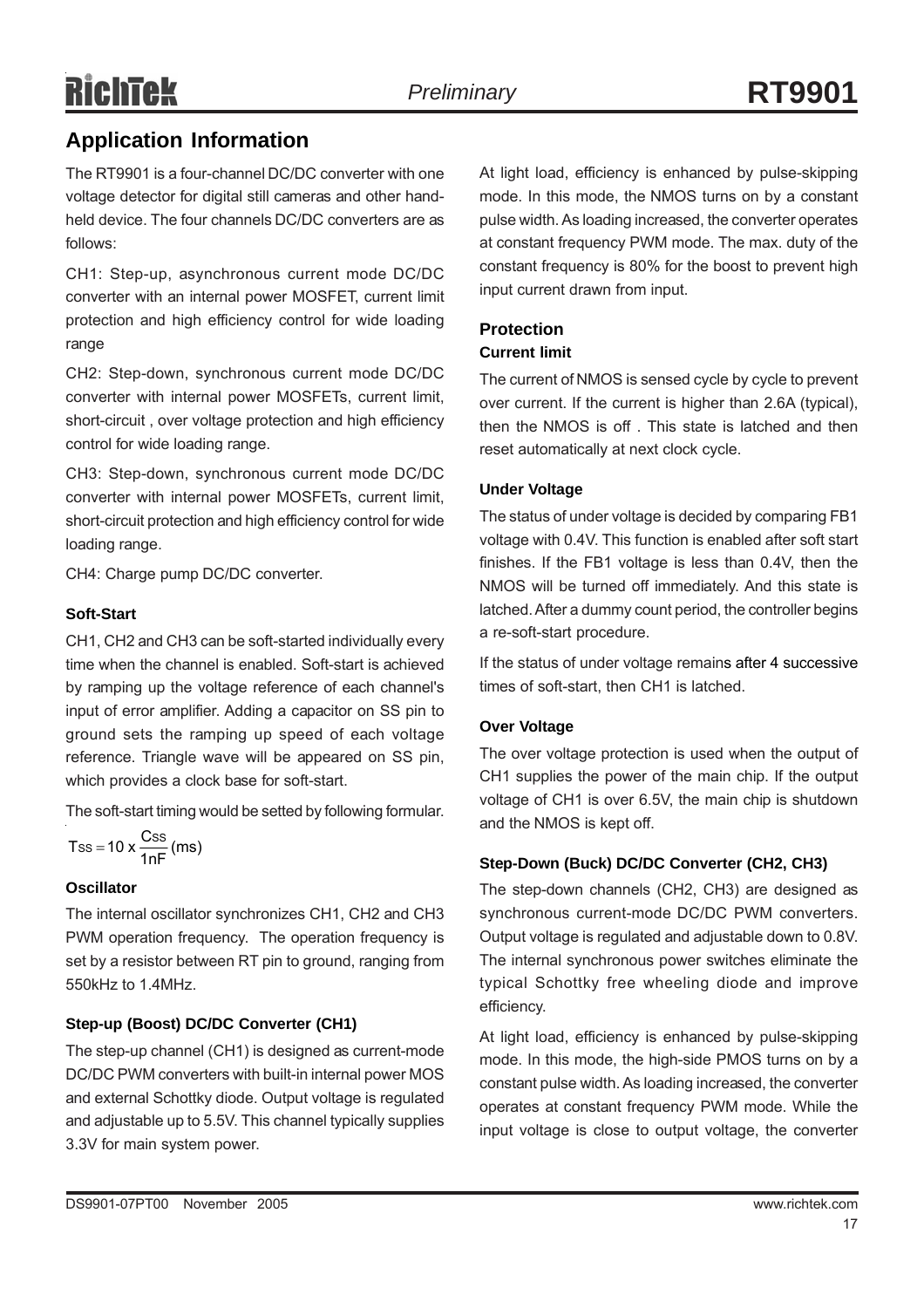enters low dropout mode. Duty could be as long as 100% to extend battery life.

#### **Protection**

#### **Current limit (CH2, CH3)**

The current of high-side PMOS is sensed cycle by cycle to prevent over current. If the current is higher than 1.5A (typical), then the high-side PMOS is off and the low-side NMOS is on. This state is latched and then reset automatically at next clock cycle.

#### **Under Voltage (CH2, CH3)**

The status of under voltage is decided by comparing FB2 (or FB3) voltage with 0.4V. This function is enabled after soft start finishes. If the FB2 (or FB3) voltage is less than 0.4V, then the high/low-side Power MOS are turned off immediately. And this state is latched. After a dummy count period, the CH2 (or CH3) begins a soft-start procedure.

However, if the status of under voltage remains after 3 successive times of soft-start, then CH2 (or CH3) is latched.

| UV remain after 3<br>successive soft-start | How to reset?     |
|--------------------------------------------|-------------------|
| CH2 CH2 is latched, and whole Toggle ENM   |                   |
| IC is shut down                            |                   |
| CH3 CH3 is latched                         | Toggle EN3 or ENM |

#### **Over Voltage Protection (CH2)**

Over voltage protection (OVP) is used to protect the external parts connected to the output of CH2. If the FB2 voltage is higher than 1V, the high-side PMOS is off and low-side NMOS is on. This status is latched and could be reset by toggling ENM.

#### **Charge Pump DC/DC converter**

This is a low quiescent charge pump DC/DC converter, which is enabled by ENM. Add a capacitor  $C_X$  (~1nF) between charge pump  $V_{\text{OUT}}$  and  $\text{CP}_{\text{FB}}$  to speed up charge pump response time. Output ripple can be easily suppressed by increasing the capacitance ratio of  $C<sub>OUT</sub>$ and Cpump. This charge pump DC/DC converter can apply to μC stanby power or the gate driver power of IGBT for photoflash, etc.

 $I_{MAX}$  = 2 x ( $V_{DDC}$ - $V_F$ ) x Cpump x Fpump

- $\bullet$  V<sub>F</sub> : Schottky diode forward voltage
- Fpump : Charge pump maximum frequency is 500kHz

Recommand Cpump  $\leq 0.1 \mu F$ .



#### **Reference**

The chip has an internal 0.8V reference voltage, which is the inputs of the error amplifiers of the CH1, CH2, and CH3 to compare the difference of feedback voltage. The reference voltage can be set up stably when the supplied power (VDDM) is above 1.5V, and EN1 (or EN2, EN3) goes high.

#### **Thermal Protection**

Thermal protection function is integrated in the chip. When the chip temperature is higher than 178 degree C, the controllers of CH1, CH2, and CH3 are shutdown. 10 degree C is the hysteresis range of temperature to prevent unstable operation when the thermal protection happens. When the thermal protection is relieved, the chip operates well again.